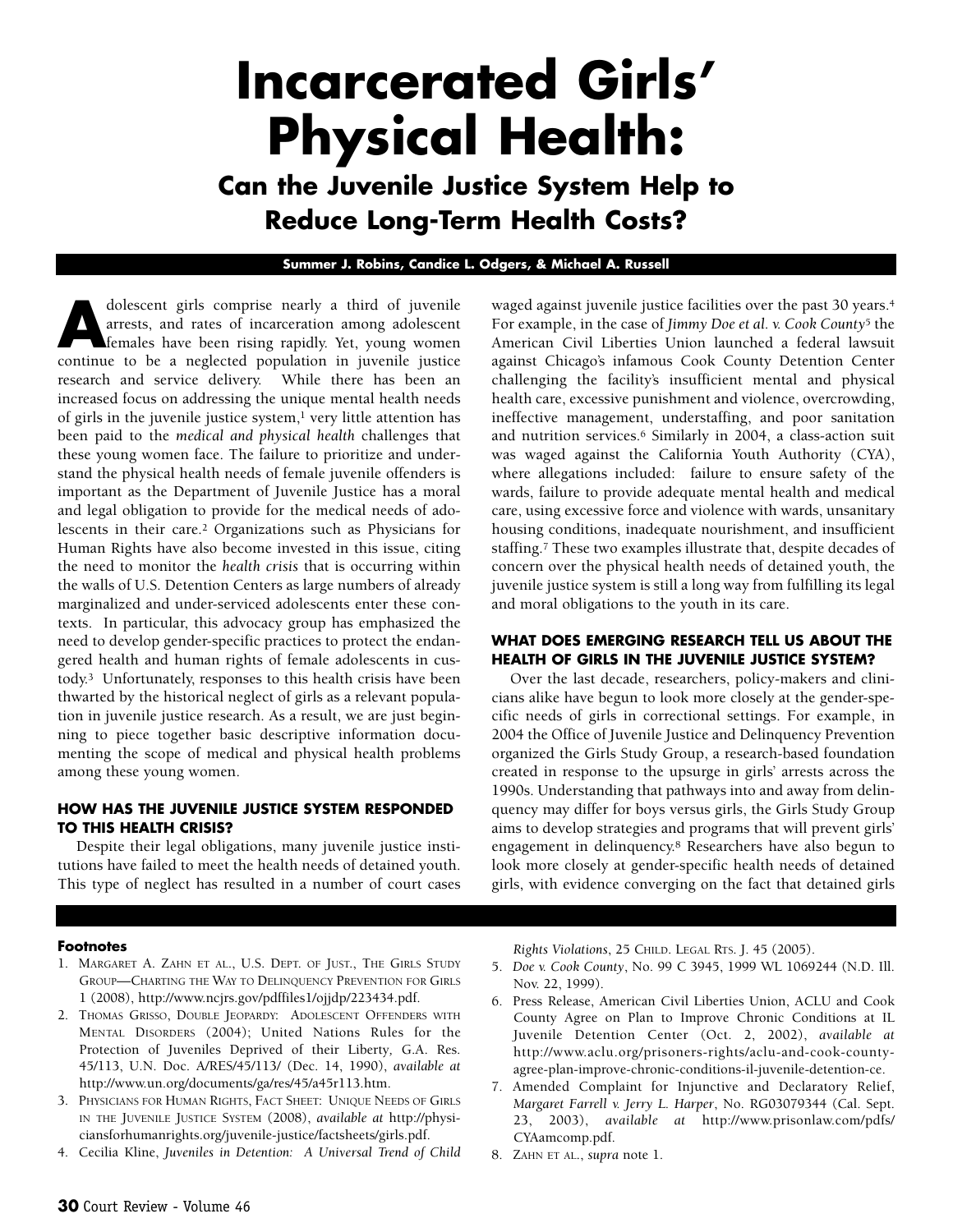|                                                              | <b>PREVALENCE</b> |
|--------------------------------------------------------------|-------------------|
| <b>GENERAL HEALTH IN ADOLESCENCE</b>                         |                   |
| Asthma                                                       | 31.2              |
| Overweight or obese                                          | 57.4              |
| HIV RISK BEHAVIORS IN ADOLESCENCE                            |                   |
| Multiple (3+) sexual partners                                | 61.6              |
| No condom use during sex                                     | 23.1              |
| <b>RATES OF STD INFECTIONS</b>                               |                   |
| Tested positive for an STD or STI in adolescence*            | 57.4              |
| Contracted a new STD since release from study                | 6.9               |
| <b>INJURY RISK AND INJURIES IN ADOLESCENCE</b>               |                   |
| Injury risk behaviors                                        | 72.3              |
| Physical injury **                                           | 60.8              |
| INJURIES, HOSPITALIZATIONS, AND SELF-HARM IN YOUNG ADULTHOOD |                   |
| Injury risk behaviors in young adulthood                     | 43.2              |
| Hospitalized for an accident or injury since release         | 25.3              |
| Hospitalized for an illness since release                    | 21.6              |
| Self harm-behaviors since release                            | 27.5              |
| <b>VICTIMIZATION ACROSS THE LIFESPAN</b>                     |                   |
| Childhood victimization                                      | 91.1              |
| Adolescent victimization                                     | 92.1              |
| Young adulthood victimization                                | 79.8              |
| Experienced lifetime victimization                           | 100.0             |

trichomonas, vaginosis, pediculosis, and monilia.

Physical injury was composed of variables: fracture, self-injury, head injury, unconsciousness, blunt trauma, stab wound, or gunshot wound. Any individual reporting one or more of these injuries was considered to have experienced physical trauma.

versus boys are more likely to report mental health (e.g., anxiety disorders, depression, ADHD) and substance use disorders;9 and experience a disproportionate amount of physical (e.g., abuse, chronic health problems, sexual assault) and sexual health problems (e.g., sexually transmitted disease and engagement in high-risk sexual behaviors).10

Our research team has addressed this issue by assessing the physical health of a population of girls sentenced to custody in a large U.S. state via medical examinations and in-person clinical assessments in both adolescence and young adulthood. As described in the introductory chapter of this special issue, the

*Gender and Aggression Project—Virginia Site* recruited an entire population of females sentenced to custody during a 14-month period (93% of all admissions). With respect to studying physical health, this study was novel in that it applied a multimethod approach that integrated self-reported, physician-gathered and biomarker data and is derived from one of the largest longitudinal samples of incarcerated girls that have been intensively assessed to date. Selected results from this study are displayed in Table 1 and illustrate two main findings.

First, and perhaps most remarkably, a review of the prevalence rates of physical health problems during adolescence

- 9. Jane Timmons-Mitchell et al., *Comparing the Mental Health Needs of Female and Male Incarcerated Juvenile Delinquents*, 15 BEHAV. SCI. & L. 195 (1997); Angela Dixon et al., *Psychopathology in Female Juvenile Offenders*, 45 J. CHILD. PSYCHOL. & PSYCHIATRY 1150 (2004).
- 10. Leslie Acoca, *Outside/Inside: The Violation of American Girls at Home, on the Streets, and in the Juvenile Justice System*, 44 CRIME & DELINQUENCY 561 (1998); PHYSICIANS FOR HUMAN RIGHTS, *supra* note 3; Michelle Staples-Horne, *Addressing the Specific Health Care Needs of Female Adolescents*, CORRECTIONS TODAY, Oct. 1, 2007.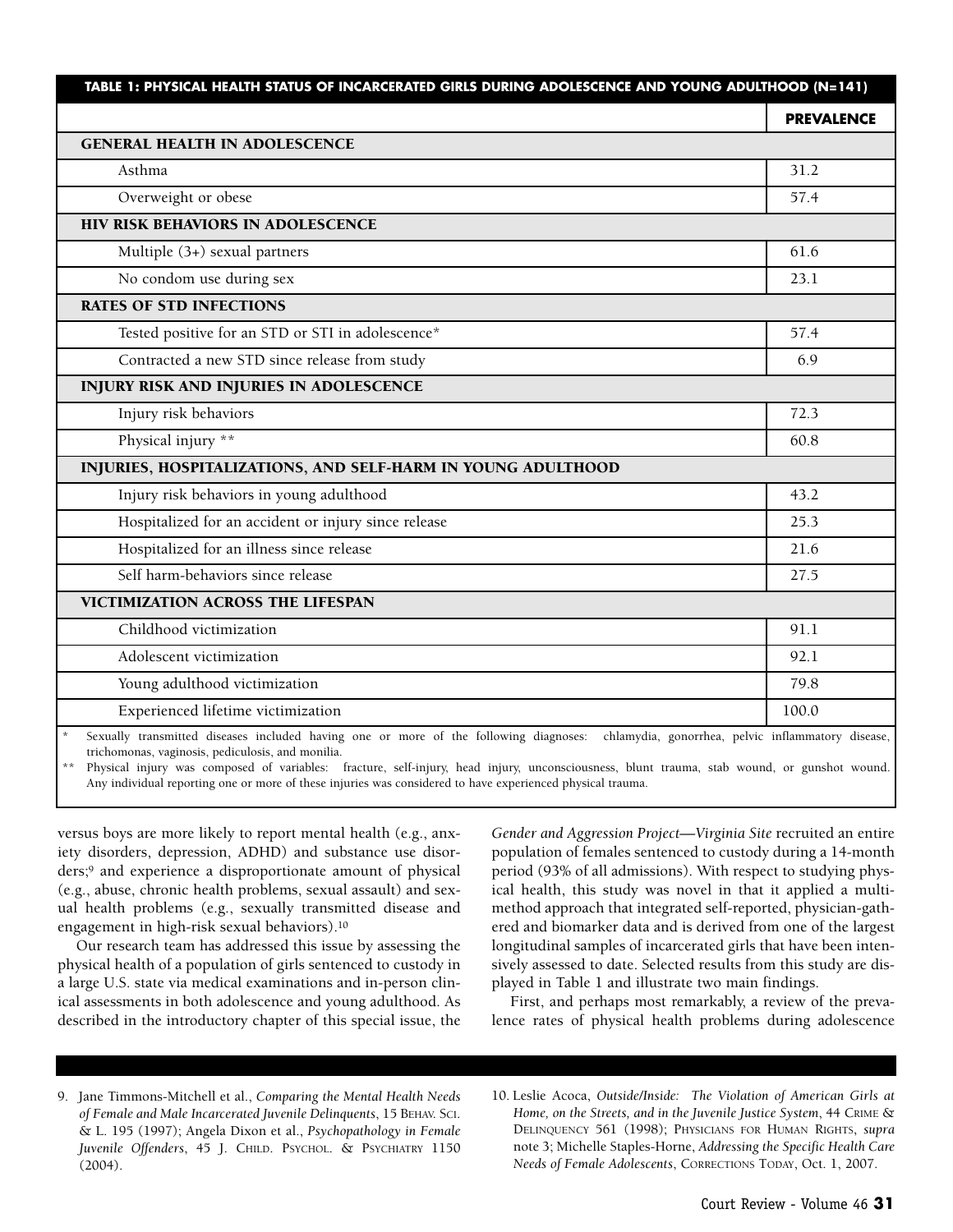reveals that physical injuries, obesity, and sexually transmitted diseases were the norm, with close to 50% or more of the population meeting criteria for each of these health problems. Even at this early age, these young women were experiencing a number of serious medical problems. For example, medical histories documented that one in three of these young women were suffering from asthma, as compared to the 12.5% of adolescent girls in the United States who report current asthma, and 20.3% of high-school age students who report lifetime asthma.11 Asthma is a chronic and costly health problem, especially for children growing up in the types of deprived neighborhood contexts from which the girls in our studies originated.12 In addition, over 50% of the females were classified as overweight or obese based on their body mass index (BMI) a condition that foreshadows a wide range of adverse cardiovascular outcomes and other chronic illnesses.13

With respect to HIV risk and sexual health, approximately 60% of girls reported having three or more sexual partners while nearly a quarter reported not using condoms. More than half of the girls (57.4%) either tested positive for a sexually transmitted disease (STD) or sexually transmitted infection (STI) at the time of their physical exam or self-reported previously testing positive for an STD, while an additional 6.9% reported contracting an STD since release from the study. These findings are consistent with prior research documenting the increased prevalence of HIV risk behaviors and sexually transmitted disease (STD) diagnoses among this population.14 Finally, 72.3% of the girls engaged in risk behaviors such as car accidents, driving while drunk or high, carrying a gun, etc., during adolescence and, not surprisingly, rates of physical injury in adolescence were high; 60.8% of the girls reported experiencing a serious physical injury (e.g., fracture, head injury, gunshot wound). This finding coincides with prior research that has documented a high rate of physical injuries among this population<sup>15</sup> and is troubling given that programming and treatment options for improving the health of young women in the juvenile justice system are sorely lacking.16

The second main finding illustrated in Table 1 is the fact that health problems experienced by these young women also persisted into young adulthood; 40% continued to engage in health risk behaviors, and close to 30% reported engaging in self-harm behavior. Hospitalization rates during young adulthood provide further evidence of the ongoing health risk, with a quarter of the sample being *hospitalized* for an accident injury and a fifth of the sample being hospitalized for illness since their release from custody. These statistics are especially alarming when one considers that this group should be enjoying one of the healthiest stages of their lives, yet they are carrying a tremendous health burden, which is likely to increase with age.

## **WHAT ARE POSSIBLE EXPLANATIONS FOR THE LINK BETWEEN GIRLS' ANTISOCIAL BEHAVIOR AND THEIR POOR PHYSICAL HEALTH?**

The demonstration of an association between antisocial behavior and physical health is not new. Rather, high rates of comorbid medical and behavioral problems have been reported since the first juvenile court was formed in the U.S. at the turn of the 19th century.17 However, emerging research suggests that antisocial behavior and aggression may be a particularly important risk factor for poor physical health among girls. For example, Pajer and colleagues have demonstrated that girls with conduct disorder (versus controls), self-report poorer overall health, more discomfort, more health risk behaviors as young adults, and an earlier onset of adult reproductive problems, even when controlling for demographic factors and preexisting health history.18

Population-based evidence suggests that the link between antisocial behavior and poor physical health is strongest for females following the life-course persistent-pathway of antisocial behavior19—a pathway characterized by high-risk social and familial environments and the presence of early neurodevelopmental risks among children. A recent report from the Dunedin Multidisciplinary Health and Development Study, a 32-year longitudinal study of a birth cohort of 1,000 New Zealanders, revealed a small group of females (7.5% of the cohort) who followed an early onset and persistent pathway of antisocial behavior. At age 32, women on this pathway were experiencing the highest rates of mental and *physical* health problems and were more likely than the average female in the cohort to have contracted Type 2 Herpes, smoke, be dependent on nicotine, and exhibit signs of chronic bronchitis, gum disease, and decayed tooth surfaces.20 These findings are important, as individuals on the life-course-persistent pathway are most likely to end up within the juvenile justice system.

- 11. Danice K. Eaton et al., *Youth Risk Behavior Surveillance—United States, 2007*, 57 MORBIDITY & MORTALITY WKLY. REP. SURVEILLANCE SUMMARIES 1 (June 6, 2008), *available at* http://www.cdc.gov/ mmwr/pdf/ss/ss5704.pdf.
- 12. Edith Chen et al., *Socioeconomic Differences in Children's Health: How and Why Do These Relationships Change with Age*, 128 PSYCHOL. BULL. 295 (2002).
- 13. Ram Weiss et al., *Obesity and the Metabolic Syndrome in Children and Adolescents*, 350 NEW ENG. J. MED. 2362 (2004).
- 14. Staples-Horne, *supra* note 10; Patricia A. Kelly et al., *Risk Behaviors and the Prevalence of Chlamydia in a Juvenile Detention Facility*, 39 CLINICAL PEDIATRICS 521 (2000); Richard Crosby et al., *Health Risk Factors Among Detained Adolescent Females*, 27 AM. J. PREVENTIVE MED. 404 (2004).
- 15. Acoca, *supra* note 10.
- 16. Alison E. Hipwell & Rolf Loeber, *Do We Know Which Interventions Are Effective for Disruptive and Delinquent Girls?*, 9 CLINICAL CHILD. & FAM. PSYCHOL. REV. 221 (2006); NAT'L MENTAL HEALTH ASS'N, FACTSHEET: MENTAL HEALTH AND ADOLESCENT GIRLS IN THE JUSTICE SYSTEM (2003).
- 17. STEVEN L. SCHLOSSMAN, TRANSFORMING JUVENILE JUSTICE: REFORM IDEALS AND INSTITUTIONAL REALITIES 1825-1920 (2005).
- 18. Kathleen A. Pajer et al., *Female Conduct Disorder: Health Status in Young Adulthood*, 40 J. ADOLESCENT HEALTH 84 (2007).
- 19. Terrie E. Moffitt, *Adolescence-limited and Life-course-persistent Antisocial Behavior: A Developmental Taxonomy*, 100 PSYCHOL. REV. 674 (1993).
- 20. Candice L. Odgers et al., *Female and Male Antisocial Trajectories: From Childhood Origins to Adult Outcomes*, 20 DEV. & PSYCHOPATHOLOGY 673 (2008).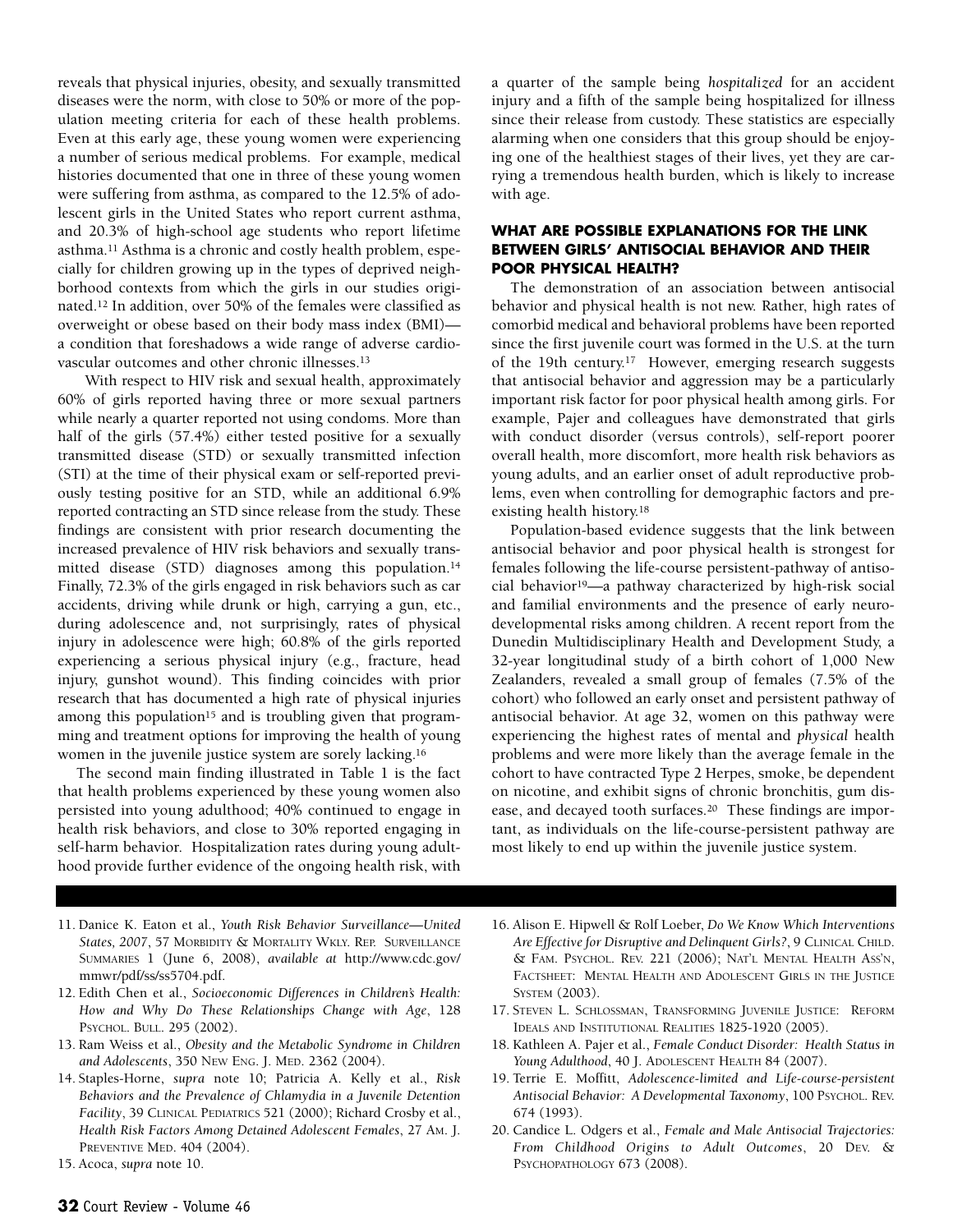#### **DOES EARLY EXPOSURE TO VIOLENCE HELP TO EXPLAIN WHY GIRLS IN THE JUSTICE SYSTEM ARE IN SUCH POOR PHYSICAL HEALTH?**

Exposure to early stressors is known to influence children's health and development.21 Indeed, research has consistently demonstrated that children who exhibit severe and persistent antisocial behavior (typical of children who end up in the juvenile justice system) are characterized by high levels of family adversity, parental conflict, and an increased risk of childhood maltreatment.<sup>22</sup> Repetti and colleagues describe how these types of "risky families" may "get under the skin" and compromise present and future health. Risky families are characterized by conflict and aggression and by relationships that are cold, unsupportive, and neglectful. Exposure to this type of early family environment is hypothesized to create vulnerabilities in children or interact with genetically based predispositions to disrupt psychosocial functioning and influence child health.23

This risky families model seems especially relevant to understanding the health of adolescent girls within the juvenile justice system given their pervasive history of experiencing and witnessing violence in family contexts. Past research has consistently demonstrated that girls in the juvenile justice system experience higher rates of maltreatment and abuse when compared to both females in the community, as well as males in the juvenile justice system.24 Our findings from the Gender and Aggression Project support the assumption that adolescent girls who come into conflict with the juvenile justice system are embedded in some of the *riskiest* familial contexts. That is, over 90% of girls had experienced at least one of the following types of maltreatment during childhood: sexual abuse, physical abuse, or witnessing domestic violence. Moreover, our findings indicate that 100% of girls within the sample reported victimization in either childhood, adolescence, or adulthood (see Table 1).

The high rates of violence exposure among girls with a developmental history of antisocial behavior is concerning given that females tend to internalize external stressors and symptoms, which themselves are linked to health risk behaviors.25 Thus, a history of maltreatment is believed to increase the risk for morbidity and mortality among these young women by: (1) directly causing physical injuries as the result of exposure to violence, (2) elevating the risk of disease via the biological embedding of early life experiences, (3) increasing the risk of depression, anxiety and other disorders linked to health risk behaviors,26 and (4) promoting gender-specific pathways into the juvenile justice system, where young women end up in the system after running from neglectful and abusive home environments.27

An examination of the life-histories of the incarcerated girls from the Gender and Aggression Project (GAP) demonstrated that early experiences of childhood maltreatment predicted poor physical health during both adolescence and young adulthood.28 Although exposure to maltreatment in childhood was virtually universal, increased *severity* of maltreatment predicted injury and injury risk in adolescence. Severity of childhood maltreatment also predicted self-harm, HIV risk behaviors, physical symptoms, and hospitalizations in young adulthood. These findings are somewhat surprising in that, even among this relatively homogenous sample of marginalized and violence-exposed females, there was evidence of a doseresponse relationship between maltreatment severity and poor health. In other words, results indicated that although virtually all of the females in the GAP sample experienced victimization from childhood to adolescence, the *severity* of childhood victimization predicted poor health in both adolescence and young adulthood.

### **RECOMMENDATIONS FOR IMPROVING GIRLS' HEALTH IN THE JUVENILE JUSTICE SYSTEM**

The juvenile court was created in the 19th century with the intent to provide rehabilitative and caring supervision for children. However, over the past 20 years, the rehabilitative nature of the juvenile justice system has been replaced by punitive measures that neglect to focus on the adolescent offender as a whole, and instead focus solely on the adolescent's offense. Arguably, the shift in focus from the adolescent to the offense does not provide a framework that is conducive to responding to the numerous health problems and severity of victimization that girls in the juvenile justice system experience. As a result, observers have argued that the justice system should prioritize the promotion of a nurturing environment that permits the health statuses of girls entering custody to be restored.29

#### **SUGGESTIONS FOR RESTORING THE HEALTH STATUSES OF DETAINED GIRLS**

The research and data on girls' health reviewed in this paper reinforces the call to action issued by *Physicians for Human Rights* to improve screening, diagnosis, and treatment of med-

- 21. Megan Gunnar & Karina Quevedo, *The Neurobiology of Stress and Development*, 58 ANN. REV. PSYCHOL. 145 (2007).
- 22. Terrie E. Moffitt, *Life-course-persistent and Adolescent-limited Antisocial Behavior*, *in* DEVELOPMENTAL PSYCHOPATHOLOGY: RISK, DISORDER, AND ADAPTATION (D. Cicchetti & D. J. Cohen eds., 2006).
- 23. Rena L. Repetti et al., *Risky Families: Family Social Environments and the Mental and Physical Health of Offspring*, 128 PSYCHOL. BULL. 330 (2002).
- 24. Candice L. Odgers & Marlene M. Moretti, *Aggressive and Antisocial Girls: Research Update and Challenges*, 1 INT'L J. FORENSIC MENTAL HEALTH 103 (2002); Dixon et al., *supra* note 9.
- 25. Mary Magee Quinn et al., *Girls with Mental Health Needs in the*

*Juvenile Justice System: Challenges and Inequities Confronting a Vulnerable Population*, 13 EXCEPTIONALITY 125 (2005).

- 26. Staples-Horne, *supra* note 10.
- 27. Acoca, *supra* note 10; MEDA CHESNEY-LIND & RANDALL G. SHELDEN, GIRLS, DELINQUENCY, AND JUVENILE JUSTICE (2004); MEDA CHESNEY-LIND & LISA PASKO, THE FEMALE OFFENDER: GIRLS, WOMEN, AND CRIME (2004); Ira Sommers & Deborah R. Baskin, *Factors Related to Female Adolescent Initiation into Violent Crime*, 24 YOUTH & SOC'Y 468 (1994).
- 28. Candice L. Odgers et al., *Morbidity and Mortality Risk Among the Forgotten Few: Why Are Girls in the Justice System in such Poor Health?* L. & HUM. BEHAV. (forthcoming).
- 29. ZAHN ET AL., *supra* note 1.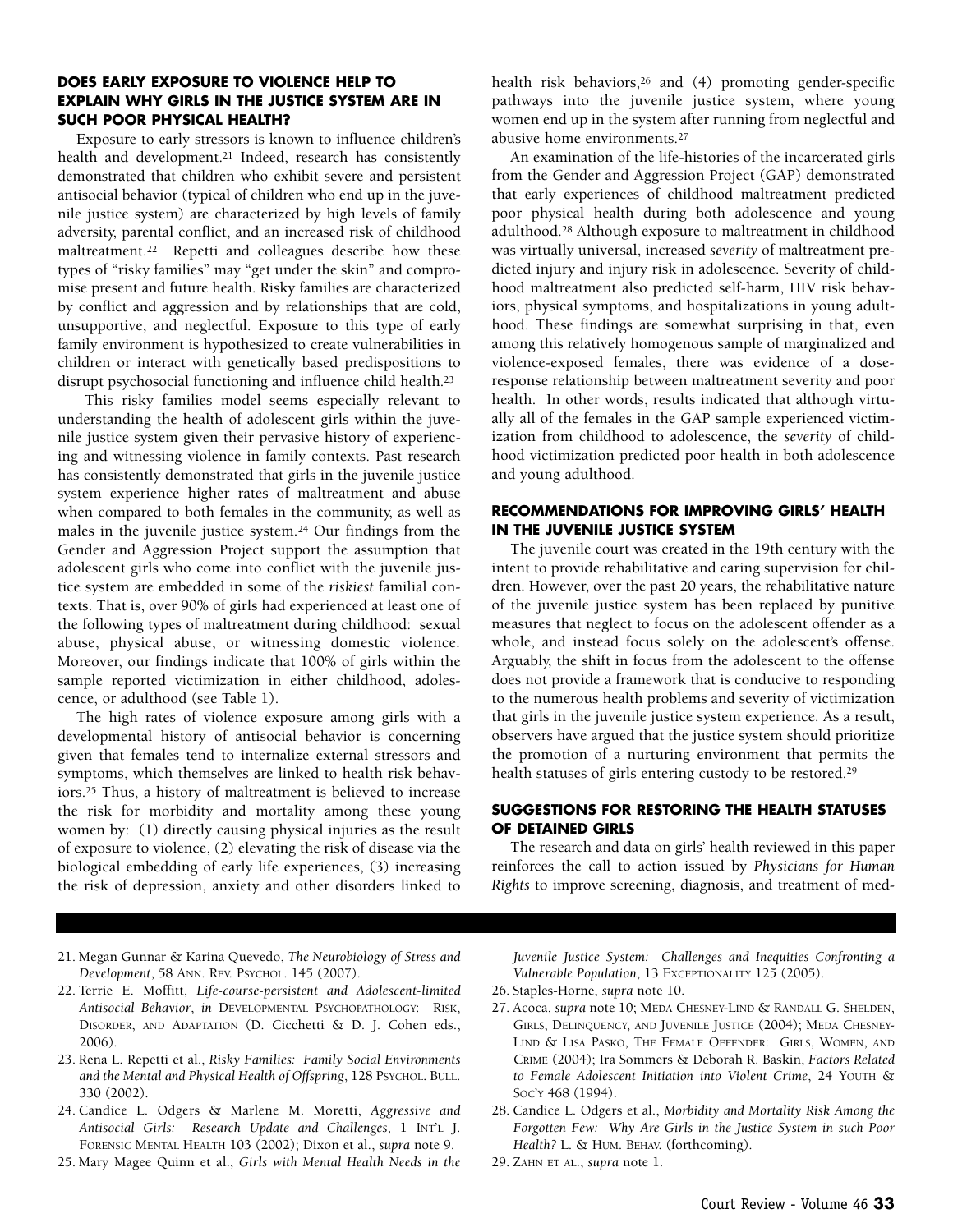ical and health issues within the juvenile justice system. The health risks that these young women face are not unidimensional, but rather encompass a wide range of mental, sexual, and physical health conditions. Thus, it is imperative that efforts to reform health care in this area include broad enough screenings to detect the numerous health risk conditions that pose a threat to this population's health as well as screenings that are sensitive enough to accurately identify specific medical conditions.30 Recommended assessments include (but should not be limited to) screenings for mental health, dental health, allergic conditions, drug use, disease, need for medication or treatment, immunization history, vision and hearing, scoliosis, physical and sexual abuse, and witnessing violence, and should also include breast and gynecological examinations.31 Although the National Commission on Correctional Health Care recommends assessing health care needs for incarcerated adolescents at time of intake into juvenile correctional facilities, many facilities fail to immediately screen girls for mental and physical health disorders. Instead, services are often only provided "asneeded"; a protocol that, based on our findings, would result in a number of unrecognized and untreated health problems.

Upon entering custody, an individualized treatment regimen should be developed following initial screening.32 After comprehensively screening for the host of emotional, sexual, and physical problems each girl might face, qualified faculty members should prioritize the girl's specific needs and establish an individualized regimen that will most effectively tackle each issue. Clinicians should also be sure to consider each girl's culture and past experiences when developing these treatment plans.33 Such treatment plans should be supervised by clinical professionals or highly trained faculty.34 Ideally, such professionals would include cross-disciplinary teams capable of assessing the broad range of mental, sexual, and physical problems these girls might face.35 Relying on untrained faculty could have harmful consequences. For example, allowing non-mental-health faculty (such as guards or detention staff) to administer medication could result in administering the wrong dosage, ignoring negative side effects of medication, and overdoses. 36 Moreover, nonclinical staff may confound disorderrelated behaviors with those indicating disciplinary problems.

Simply assessing girls for physical and sexual health problems is not enough—girls must also be educated with accurate and timely information that informs them of the consequences of the health risk behaviors they engage in.37 In one descriptive study by Douglas and Plugge, both facility professionals and resident girls expressed concerns that sexual health care,

including education informing healthy sexual practices and sexual relationships, was lacking from the facility.38 Another study found that although the study site reported teaching AIDS education to its residents, survey responses regarding female detainees' beliefs about AIDS determined that a significant portion of girls held false beliefs about contraction of the virus.39 Therefore, disseminating accurate knowledge about health risk behaviors may encourage these girls to make healthier life decisions.40

Girls in the juvenile justice system should also be afforded with the opportunity to participate in recreational activities. As found in our study, the majority of girls in custody are overweight or obese. Therefore, providing opportunities to participate in sports and other physical activities could improve physical health status. Further, special attention must be given to the release of girls from custody back into their communities. Current policies allow for the abrupt cessation of medication, which could lead to discontinuation syndromes or relapse.41 For example, adverse somatic and psychological symptoms can occur for individuals discontinuing the use of Selective Serotonin Reuptake Inhibitors (SSRIs) often prescribed to treat mood, anxiety, eating, and impulse-control disorders.42 Therefore, strategies that will grant these girls access to their medications and health services may help to reduce recidivism and the chance that these same females will be reintroduced to the juvenile or adult justice system in the future. Results from our prospective longitudinal study reinforce the need for juvenile detention centers housing female adolescents to develop strategies to effectively monitor the health and health care needs of girls as they transition back into the community. This type of re-entry focus is important given the high rates of physical health problems and lack of access to routine health care among this population. In this sense, access to preventative medical care and treatment has the potential to be a *benefit* of spending time within a state-run facility during adolescence.

## *Overview of suggestions to restore the health status of detained girls*

- Comprehensive and sensitive screenings at intake to detect physical, sexual, and mental health problems
- Individualized treatments for girls that prioritize specific needs of each girl
- Treatment supervised by clinical professionals or highly trained faculty for each girl entering custody to help tackle
- 30. Crosby et al., *supra* note 14; Dixon et al., *supra* note 9.
- 31. Staples-Horne, *supra* note 10.
- 32. Dixon et al., *supra* note 9.
- 33. ZAHN ET AL., *supra* note 1.
- 34. Dixon et al., *supra* 9; Kathleen A. Pajer et al., *Psychiatric and Medical Health Care Policies in Juvenile Detention Facilities*, 46 J. AM. ACAD. CHILD. & ADOLESCENT PSYCHIATRY 1660 (2007).
- 35. Lauren C. Drerup et al., *Patterns of Behavioral Health Conditions Among Adolescents in a Juvenile Justice System*, 39 PROF. PSYCHOL.: RES. & PRAC. 122 (2008); Staples-Horne, *supra* 10.
- 36. Pajer et al., *supra* note 18.
- 37. ZAHN ET AL., *supra* note 1.
- 38. Nicola Douglas & Emma Plugge, *The Health Needs of Imprisoned Female Juvenile Offenders: The Views of the Young Women Prisoners and Youth Justice Professionals*, 4 INT'L J. PRISONER HEALTH 66 (2008).
- 39. Robert E. Morris et al., *Health Risk Behavioral Survey from 39 Juvenile Correctional Facilities in the United States*, 17 J. ADOLESCENT HEALTH 334 (1995).
- 40. ZAHN ET AL., *supra* note 1.
- 41. Pajer et al., *supra* note 18.
- 42. Lut Tamam & Nurgul Ozpoyraz, *Selective Serotonin Reuptake Inhibitor Discontinuation Syndrome: A Review,* 19 ADVANCES THERAPY 17 (2002).